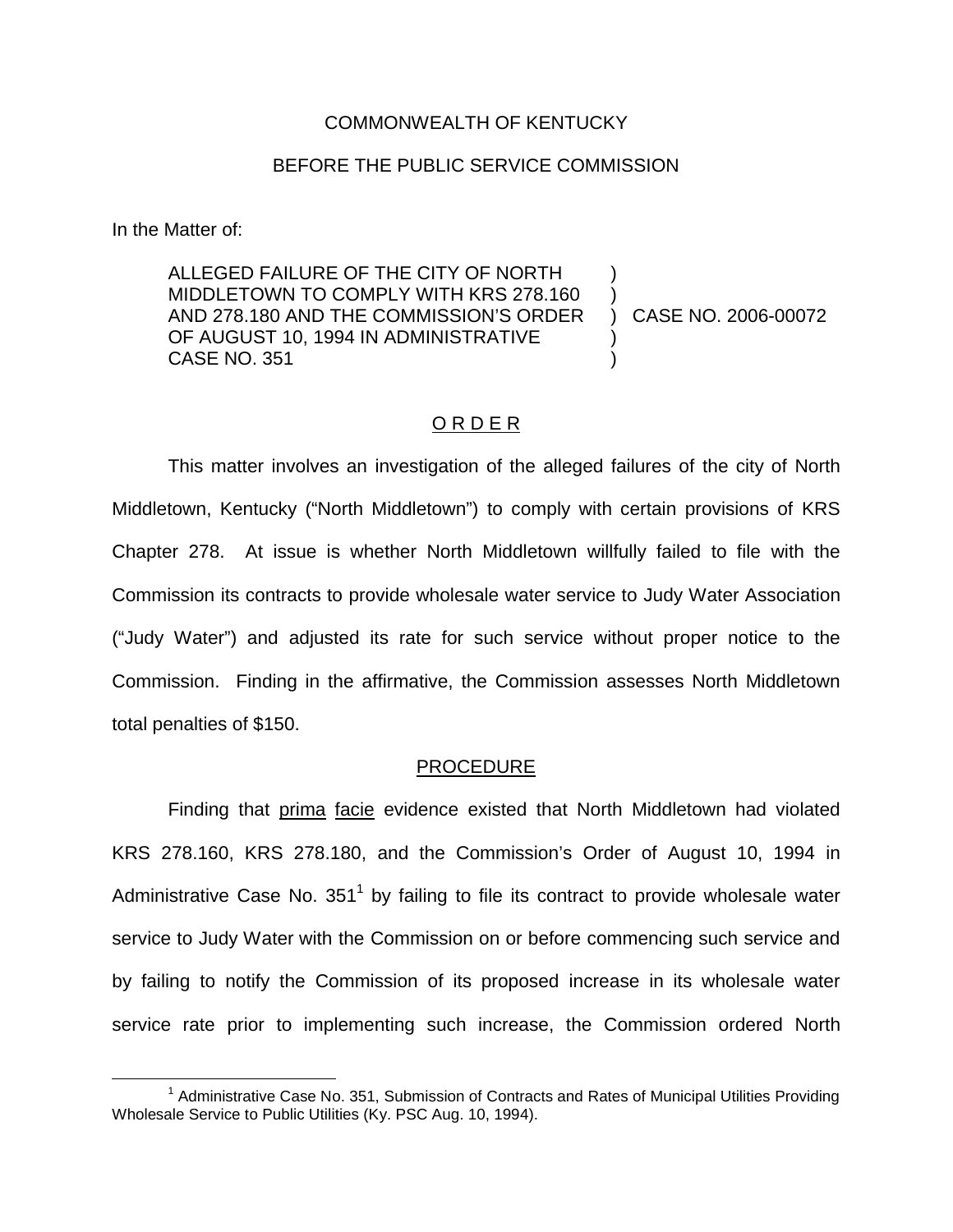Middletown to show cause why it should not be penalized for its alleged failures and why it should not be required to refund all monies collected from Judy Water that are in excess of the rate set forth in its contract with Judy Water. North Middletown responded to this Order on March 30, 2006. On June 2, 2006, Commission Staff and North Middletown filed a Stipulation with the Commission. On June 26, 2006, North Middletown filed tariff sheets that reflect its current rate for water service to Judy Water.

On December 14, 2006, the Commission directed that North Middletown submit any request for hearing or submission of briefs within 10 days and that, in the absence of any request, this matter would stand submitted for decision. On January 2, 2007, North Middletown advised the Commission that the matter had been fully briefed. It did not request a hearing in this matter.

### STATEMENT OF THE CASE

North Middletown, a city of the fifth class, $<sup>2</sup>$  is located in Bourbon County,</sup> Kentucky. It owns and operates a water distribution system that provides water service to residents of North Middletown and wholesale water service to Judy Water.

In October 1999, after negotiations between North Middletown and Judy Water, the parties executed a water purchase contract. Under the terms of this contract, North Middletown agreed to sell Judy Water a maximum of 2,100,000 gallons of water per month at a rate of \$1.95 per 1,000 gallons. This contract further provided that North Middletown would be permitted to pass through all increases in price from its supplier, Kentucky-American Water Company ("KAWC"), to Judy Water according to the methodology set forth in Administrative Regulation 807 KAR 5:068.

 $2$  KRS 81.010(5).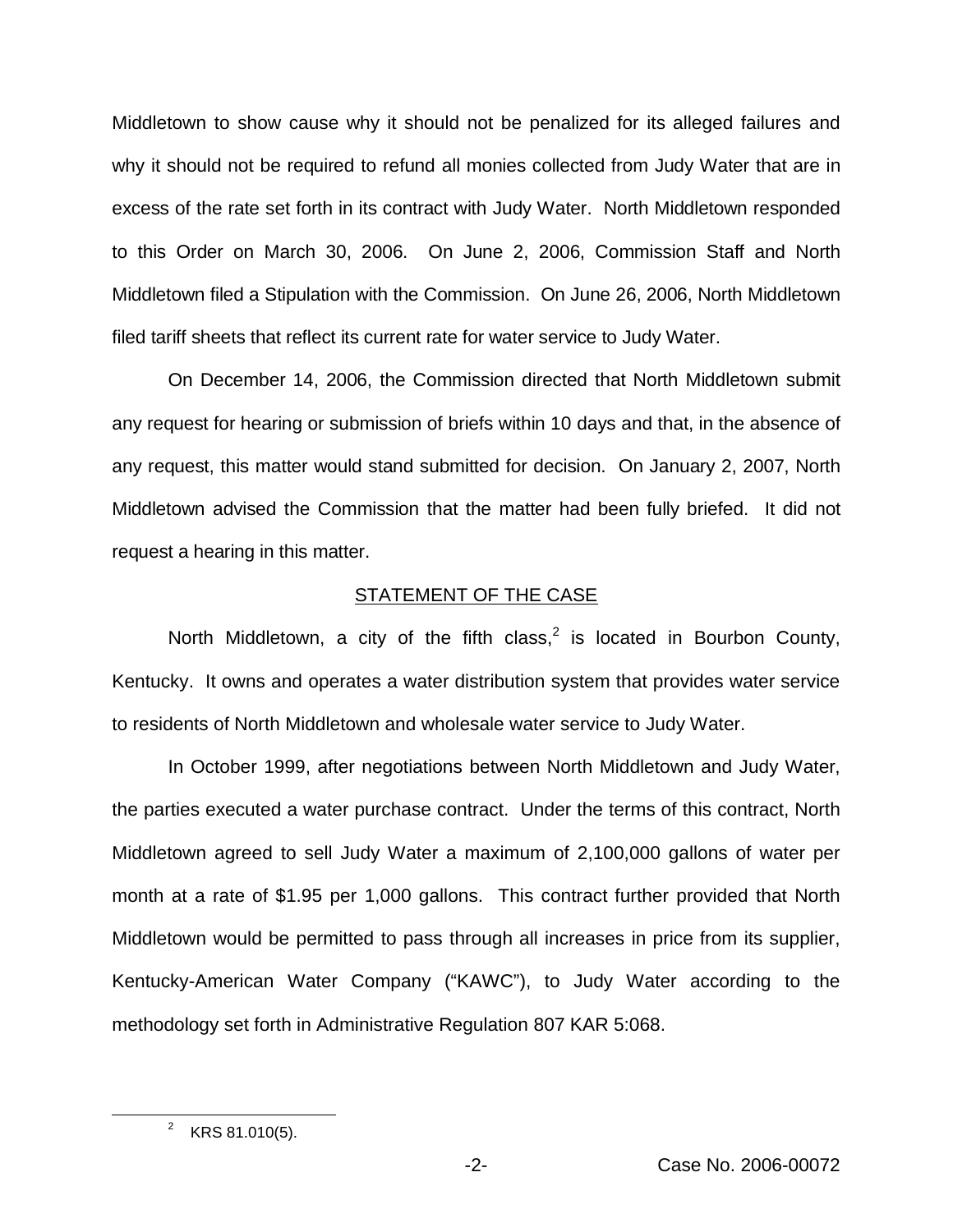In April 2000, Judy Water applied to and obtained from the Commission<sup>3</sup> a Certificate of Public Convenience and Necessity to construct approximately 58 miles of new water mains and other distribution facilities. In its application, Judy Water expressly advised the Commission that it "has a preliminary agreement to purchase its total potable water supply from the City of North Middletown to serve this project at an estimated water price of \$1.90 to \$2.00 per 1000 gallons."<sup>4</sup>

In December 2001, North Middletown began providing water service to Judy Water at a rate of \$2.14 per 1,000 gallons. This rate reflected an increase in the cost of water that North Middletown purchased from KAWC.<sup>5</sup>

On June 26, 2003, Judy Water applied to the Commission for a rate adjustment based upon its operations for the calendar year ending December 31, 2002.<sup>6</sup> Commission Staff assisted in the preparation of this application and conducted a limited review of Judy Water's financial records.<sup>7</sup> A review of these financial records should have indicated that Judy Water was purchasing a portion of its water requirements from North Middletown.<sup>8</sup> The Commission accepted Commission Staff's findings and

Case No. 2000-00161, The Application of Judy Water Association of Montgomery County, Kentucky, For Order Approving Construction, Financing, and Certificate of Public Convenience and Necessity and Water Rates for Federally Funded Construction Projects (Ky. PSC June 30, 2003).

<sup>4</sup> Meridian Engineers and Land Surveyors, Inc., "Preliminary Engineering Report For Rural Water Extensions into Bourbon County, Kentucky" at 6 (Aug. 1997) found in Judy Water Association's Application at Exhibit 8.

<sup>&</sup>lt;sup>5</sup> Case No. 2000-00120, Application of Kentucky-American Water Company to Increase Its Rates (Ky. PSC May 9, 2001).

 $6$  Case No. 2003-00249, Application For an Adjustment of Rates of Judy Water Association, Inc. (Ky .PSC Sep. 9, 2003).

 $7$  Case No. 2003-00249, "Staff Report on Judy Water Association" at 1 (Aug. 20, 2003).

In support of its application, Judy Water Association submitted its Financial Statements and Independent Auditor Report for the years ending December 31, 2001 and December 31, 2002. In its notes, Judy Water Association specifically notes that "[t]he Association purchases water from Mt. Sterling Water and Sewer System and City of North Middletown."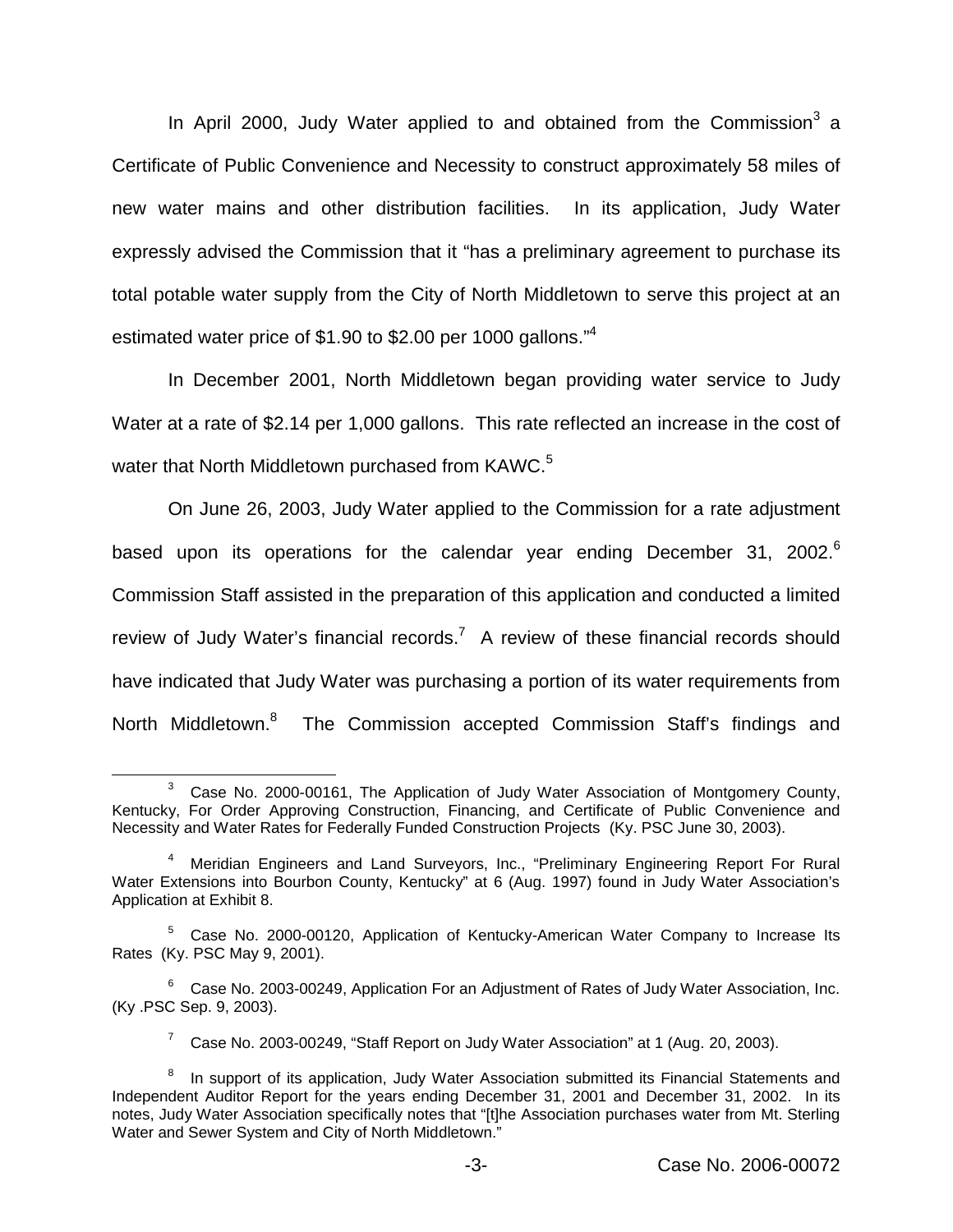recommendations without any comment on Judy Water's water purchase contract with North Middletown.

In March 2004, Judy Water obtained a Certificate of Public Convenience and Necessity to construct approximately 398 miles of new water mains and other distribution facilities.<sup>9</sup> In its application, Judy Water expressly advised the Commission that "Judy Water Association purchases water from Mount Sterling Water System and North Middletown Water System [sic]."<sup>10</sup>

In January 2005, North Middletown again increased its rate to Judy Water to reflect an increase from KAWC.<sup>11</sup> North Middletown currently provides water service to Judy Water at a monthly rate of \$2.33 per 1,000 gallons for the first 2,000,000 gallons and at \$2.65 per 1,000 gallons for all purchases in excess of 2,000,000 gallons.

On November 29, 2005, Judy Water applied to the Commission for adjustment in its rates for water service to reflect increases in the wholesale rates of its suppliers.<sup>12</sup> In support of its application, Judy Water stated that North Middletown had increased its wholesale water service rate in January 2004. Because the Commission's records failed to reflect that North Middletown had filed any rate schedule to reflect its current wholesale service rate or its wholesale rate prior to January 1, 2004, Commission Staff contacted officials of North Middletown and Judy Water regarding North Middletown's

<sup>9</sup> Case No. 2004-00039, Application of Judy Water Association, Inc. For a Certificate of Public Convenience and Necessity for a Water System Improvements Project for Bourbon, Clark and Montgomery Counties, Kentucky (Ky. PSC Mar. 24, 2004).

<sup>&</sup>lt;sup>10</sup> Strand Associates, Inc., "Final Engineering Report for Judy Water Association: Water System Improvements for Bourbon, Clark and Montgomery Counties, Kentucky" at 2-1 (Dec. 2003).

<sup>&</sup>lt;sup>11</sup> Case No. 2004-00103, Adjustment of Rates of Kentucky-American Water Company (Ky. PSC Feb. 28, 2005).

 $12$  Case No. 2005-00480, Purchased Water Adjustment of Judy Water Association (Ky. PSC Dec. 21, 2005).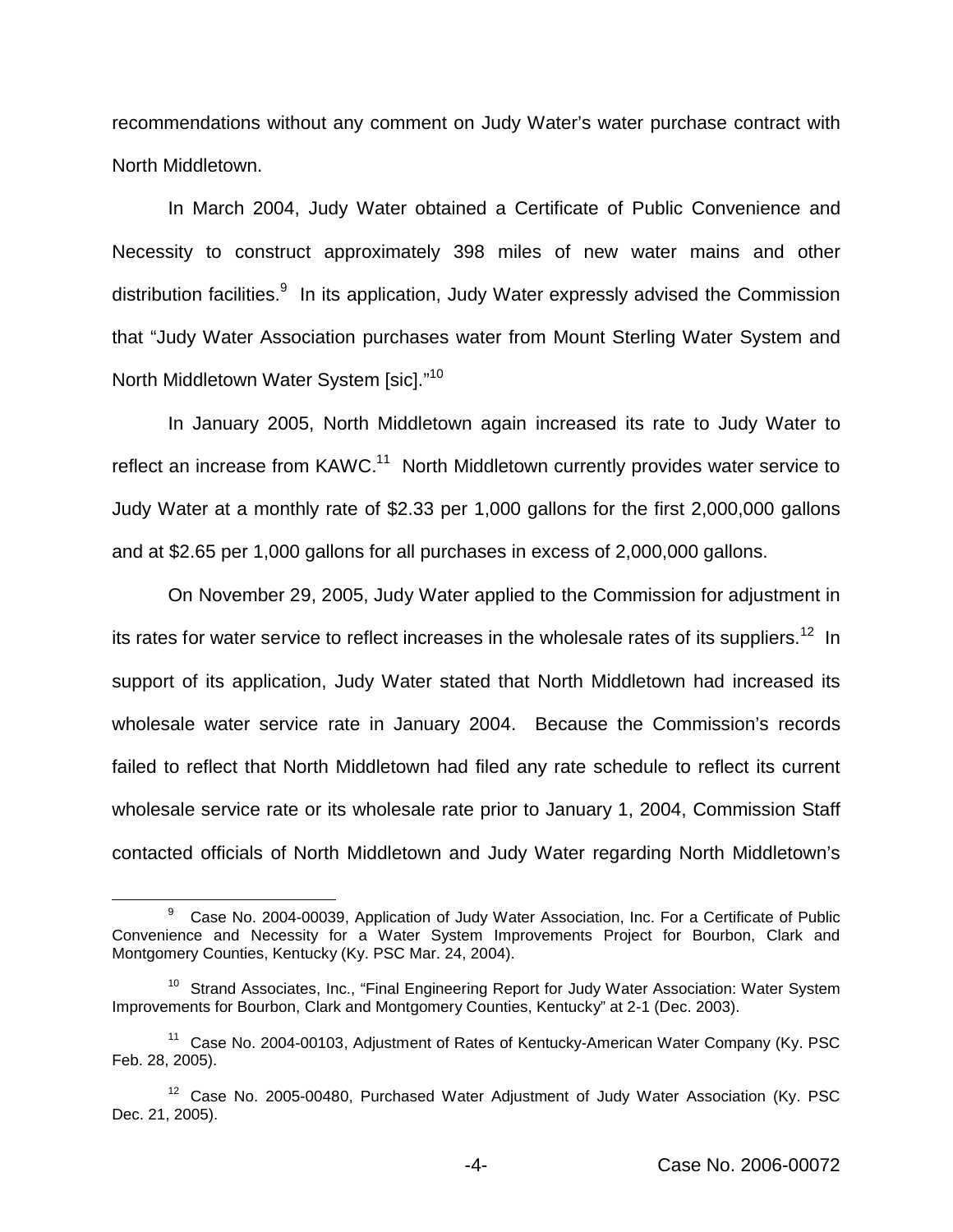provision of water service to Judy Water. North Middletown officials acknowledged that the city was providing wholesale water service to Judy Water and that neither the contract nor the subsequent revisions to the contract had been filed with the Commission.

At no time prior to March 2006 did North Middletown file with the Commission a copy of its contract with Judy Water or any schedule of rates that reflect its current rates.

# **DISCUSSION**

KRS 278.010(3) effectively exempts facilities owned, controlled, operated, or managed by a "city" from Commission regulation by excluding such municipal utilities from the definition of a public utility.<sup>13</sup> In Simpson County Water District v. City of Franklin, 872 S.W.2d 460 (Ky. 1994), however, the Kentucky Supreme Court held this exemption did not extend to contracts for utility service between a municipal utility and a public utility. The Court ruled that "where contracts have been executed between a utility and a city . . ., KRS 278.200 is applicable and requires that by so contracting the [c]ity relinquishes the exemption and is rendered subject to . . . [Commission] rates and service regulation." <sup>14</sup>

KRS 278.200 provides:

The commission may, under the provisions of this chapter, originate, establish, change, promulgate and enforce any rate or service standard of any utility that has been or may be fixed by any contract, franchise or agreement between the utility and any city, and all rights, privileges and obligations arising out of any such contract, franchise or agreement, regulating any such rate or service standard, shall be subject to the jurisdiction and supervision of the

<sup>&</sup>lt;sup>13</sup> See McClellan v. Louisville Water Company, 351 S.W.2d 197 (Ky. 1961).

 $14$  872 S.W. 2d at 463.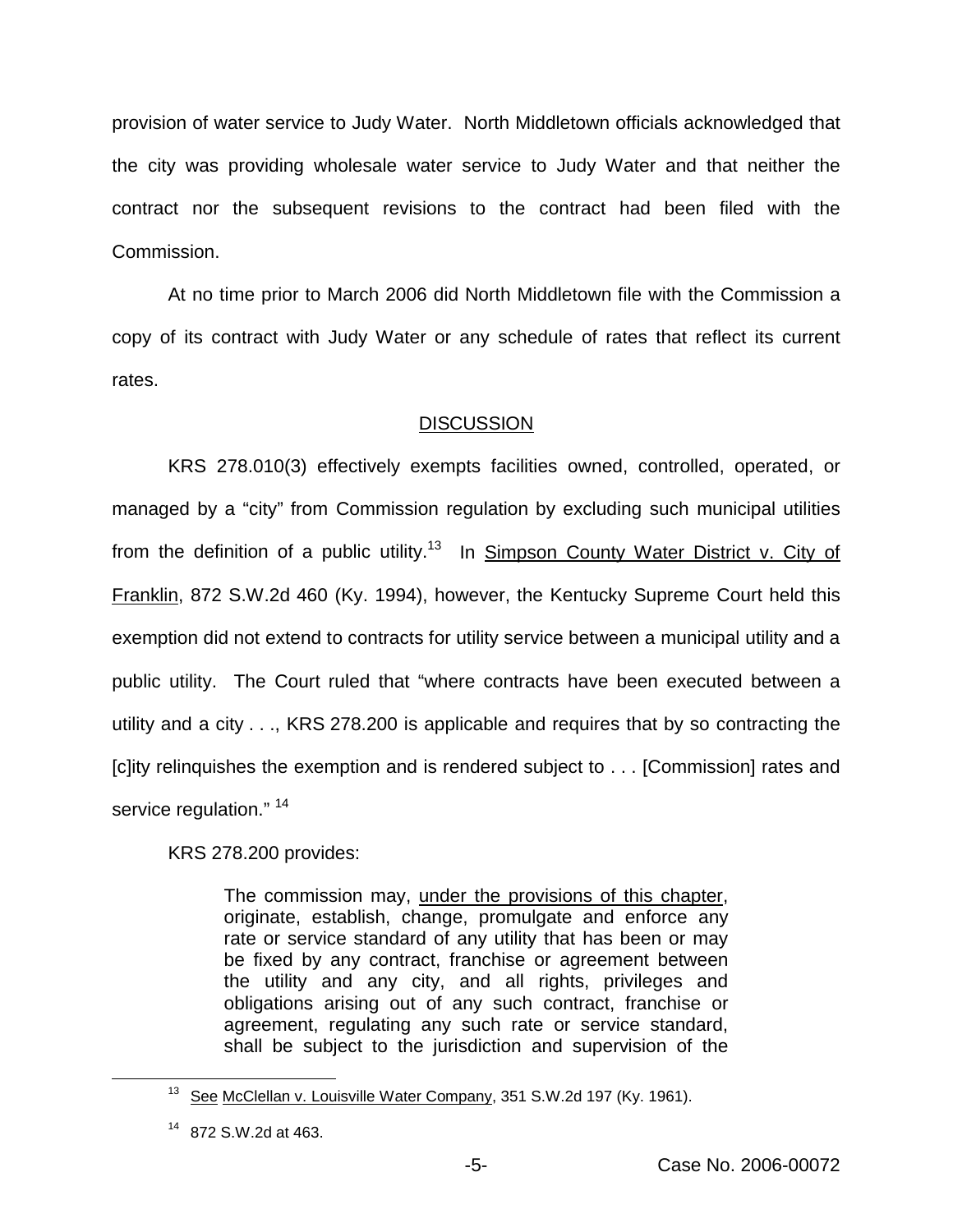commission, but no such rate or service standard shall be changed, nor any contract, franchise or agreement affecting it abrogated or changed, until a hearing has been had before the commission in the manner prescribed in this chapter [emphasis added].

Simpson County effectively subjects all contracts between municipal utilities and public utilities to the Commission's jurisdiction, requires all municipal utility transactions with a public utility to comply with the provisions of KRS Chapter 278, and makes Commission approval a prerequisite to any change in a rate that a municipal utility assesses a public utility for wholesale utility service.

Pursuant to the Simpson County decision, the Commission in Administrative Case No. 351 directed that all municipal utilities that provide wholesale utility service to a public utility "file with the Commission a copy of their contracts with the public utility and a schedule of their rates for wholesale service."<sup>15</sup> It further directed that "[a]ny municipal utility wishing to change or revise a contract or rate for wholesale utility service to a public utility shall, no later than 30 days prior to the effective date of the revision, file with the Commission the revised contract and rate schedule."<sup>16</sup> KRS 278.160(1) and (2) and KRS 278.180(1) supported and required this directive.

KRS 278.160 provides:

(1) Under rules prescribed by the commission, each utility shall file with the commission, within such time and in such form as the commission designates, schedules showing all rates and conditions for service established by it and collected or enforced. The utility shall keep copies of its schedules open to public inspection under such rules as the commission prescribes.

 $15$  Id. at 1 – 2.

 $16$  Id. at 2.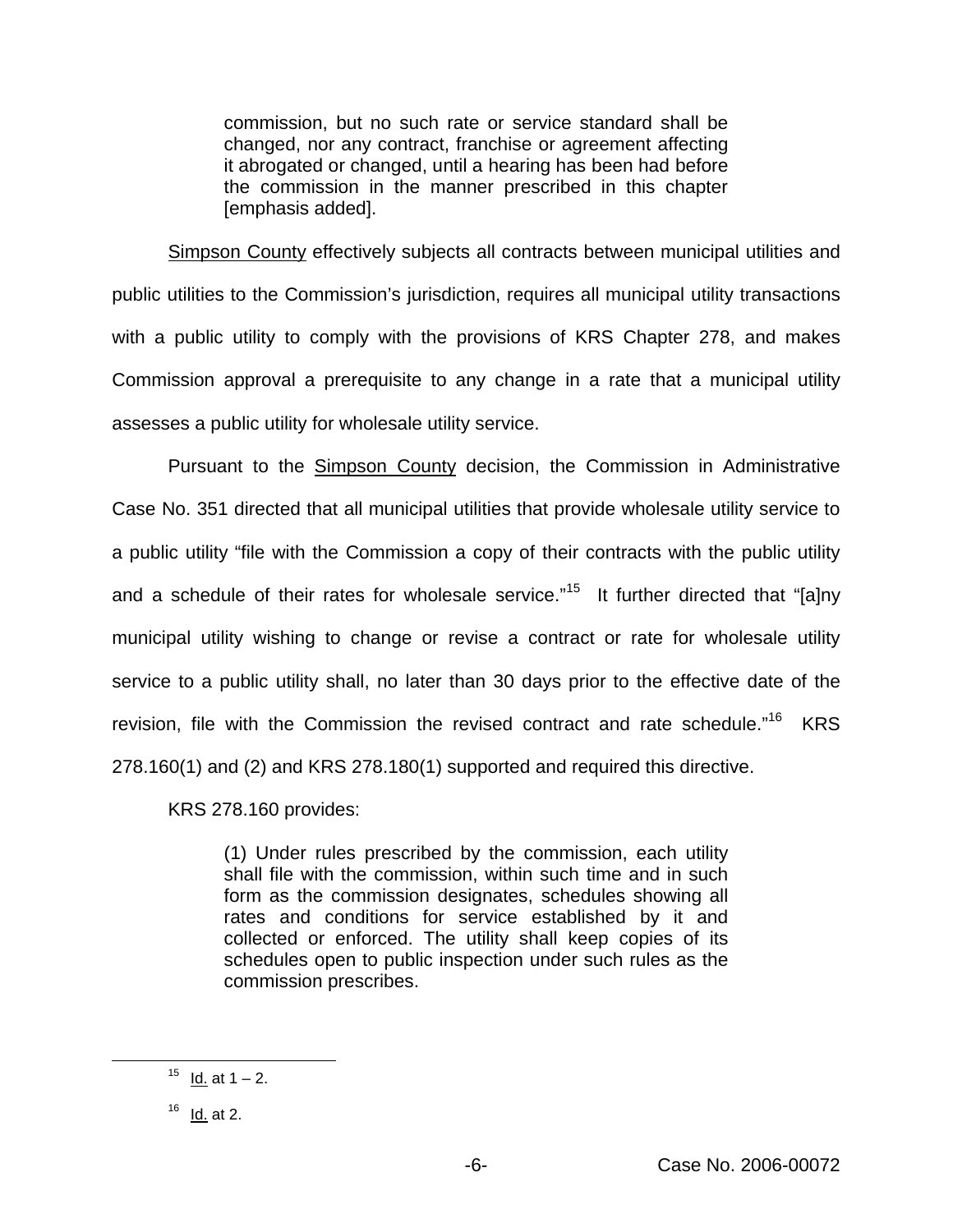(2) No utility shall charge, demand, collect, or receive from any person a greater or less compensation for any service rendered or to be rendered than that prescribed in its filed schedules, and no person shall receive any service from any utility for a compensation greater or less than that prescribed in such schedules.

KRS 278.180(1) provides in pertinent part:

[N]o change shall be made by any utility in any rate except upon thirty (30) days' notice to the commission, stating plainly the changes proposed to be made and the time when the changed rates will go into effect. However, the commission may, in its discretion, based upon a showing of good cause in any case, shorten the notice period from thirty (30) days to a period of not less than twenty (20) days. The commission may order a rate change only after giving an identical notice to the utility. The commission may order the utility to give notice of its proposed rate increase to that utility's customers in the manner set forth in its regulations.

North Middletown has stipulated that, prior to March 30, 2006, it had not filed with

the Commission a copy of its contract with Judy Water or any rate schedule that reflected the rates established in the contract. This failure constitutes a violation of KRS 278.160(1) and the Commission's Order of August 10, 1994 in Administrative Case No. 351.

North Middletown has also stipulated that it twice increased its rates for water service to Judy Water without obtaining Commission approval or providing notice to the Commission. These actions constitute a violation of KRS 278.180(1). In each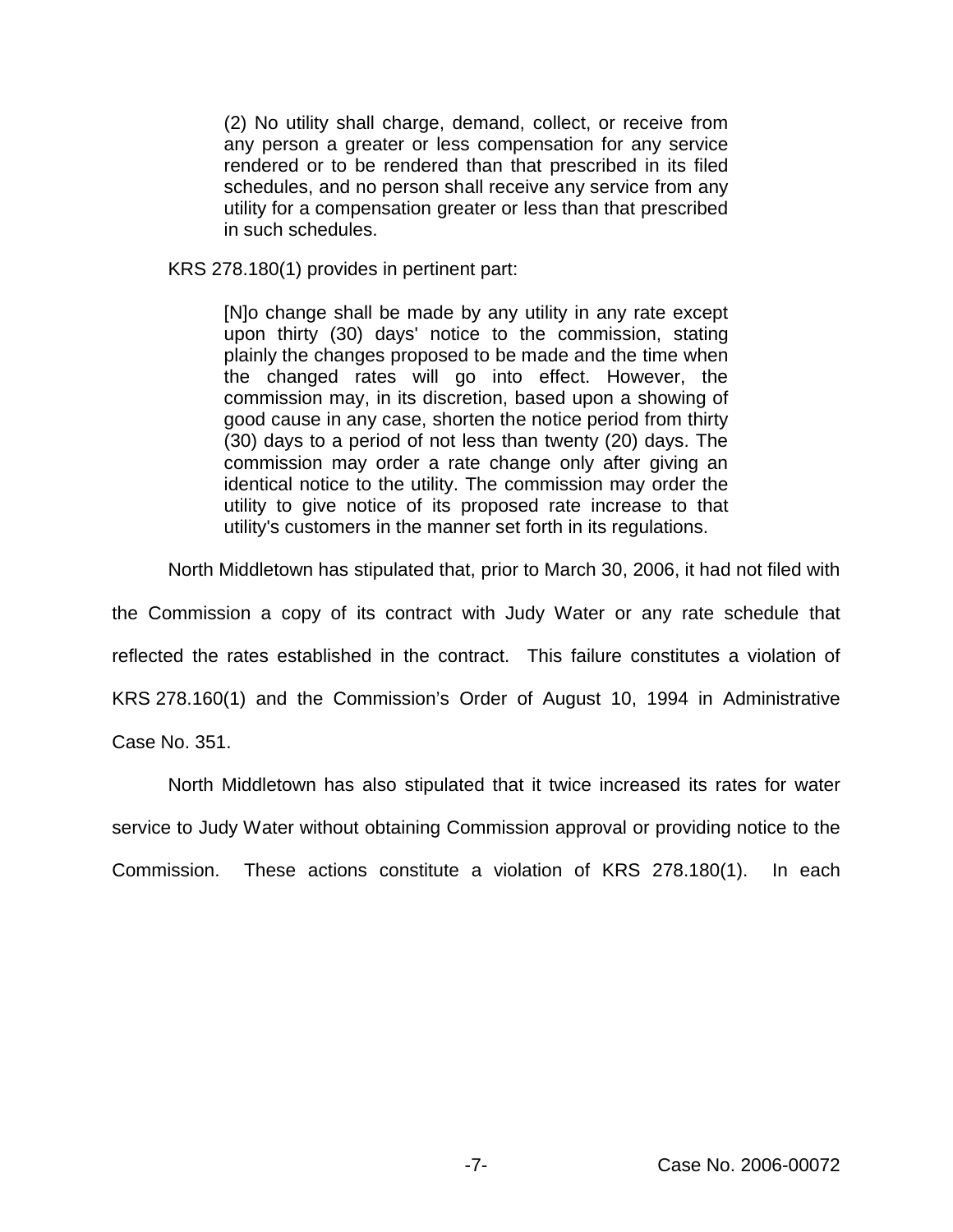instance, North Middletown was passing through an increase in the rates of its water supplier as the water purchase contract permits.<sup>17</sup>

While its contract with Judy Water permits North Middletown to adjust its rates to reflect an increase in a supplier's rates, it does not relieve the utility of its legal obligation to notify the Commission of the proposed adjustment. As the contract permits, but does not require, an adjustment to reflect an increase in a supplier's rates, we do not view the contract as containing a precise rate-making formula or an automatic mechanism for passing through increases in a supplier's rates for purchased water.<sup>18</sup> Moreover, the contract requires compliance with the provisions of Administrative Regulation 807 KAR 5:068, which expressly mandates a filing of the adjustment with the Commission.

While not contesting that a violation of certain provisions of KRS Chapter 278 may have occurred, North Middletown asserts that these violations were not willful and occurred as a result of lack of familiarity with Commission law. It asserts that its officials assumed that references to Administrative Regulation 807 KAR 5:068 created an

<sup>&</sup>lt;sup>17</sup> Paragraph 16 of the Water Purchase Contract provides:

Seller shall be allowed to "pass through" to Purchaser, all increases in price from its supplier, Kentucky American Water Company, and the parties agree that the provisions of 807 KAR 5:068, as now or may be in effect, (and if repealed, the most recent regulation governing the subject matter, unless replaced by another regulatory scheme, which shall then apply) "Purchased Water Adjustment for Water Districts and Water Associations" shall apply to this clause of this Agreement, and that Seller and any successor as set forth herein shall be determined to be determined to be, for purposes of that regulation, the Water District or Water Association as set forth therein.

<sup>&</sup>lt;sup>18</sup> Were the water purchase contract to contain such formula, we would not consider North Middletown's application of this formula to reflect changes in its supplier's rates to constitute a rate adjustment and would not be considered a violation of KRS 278.160 or 278.180. See Re Lynchburg Gas Company, 6 PUR3d 33, 37 (Va.SCC 1954) ("A charge that can be computed by a fixed mathematical formula is as firmly fixed as a charge that is stated in terms of money.")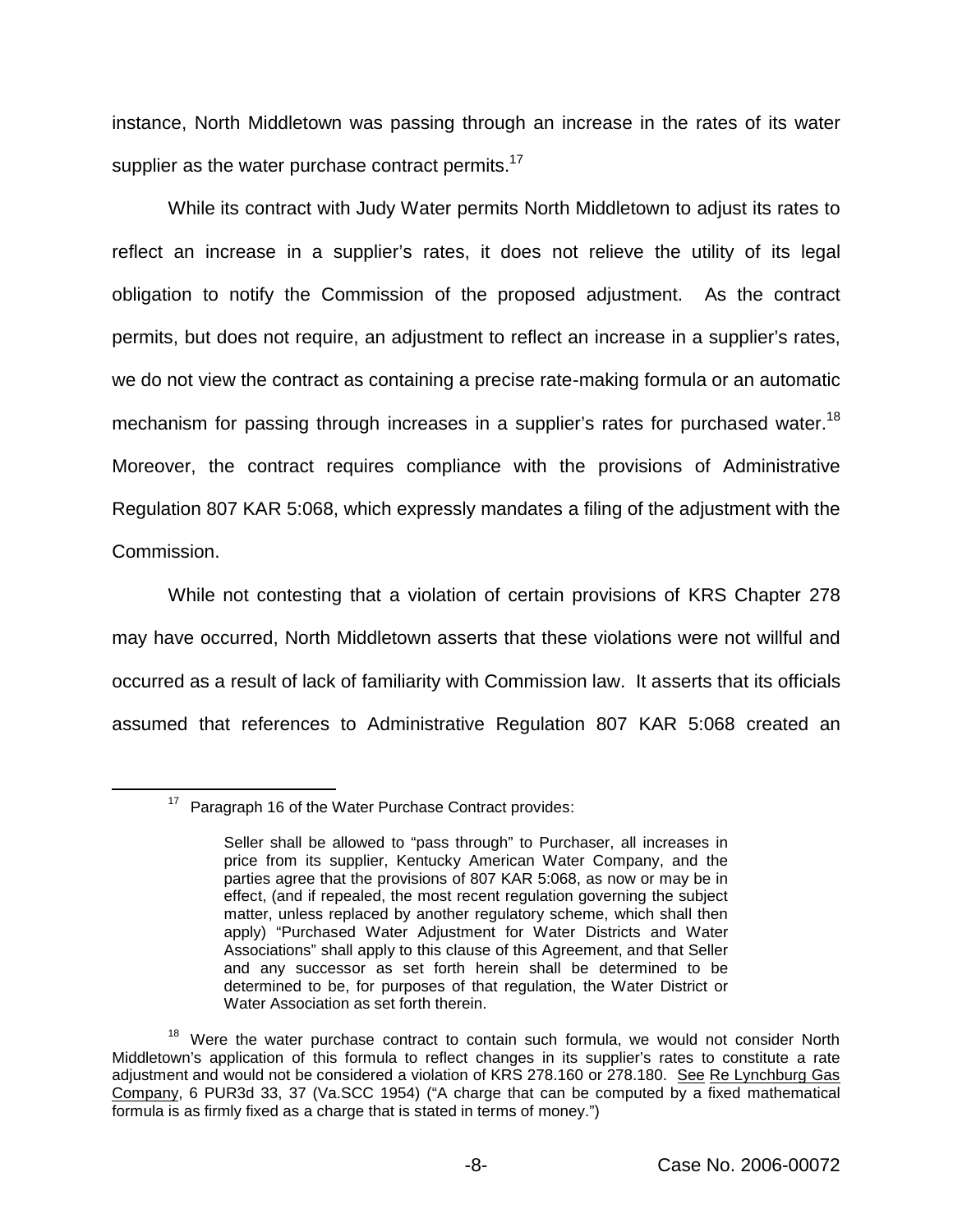automatic adjustment clause that did not require any filing with the Commission. It further asserts that North Middletown was unaware of the need for any filing until the issuance of the Commission's Order of February 24, 2006.

The Commission finds that, even assuming that the contract permitted an automatic pass-through, the process set forth in Administrative Regulation 807 KAR 5:068 nonetheless required notice to the Commission. North Middletown failed to comply with notice requirements of that regulation.

KRS 278.990(1)<sup>19</sup> requires the assessment of a penalty for each offense. In determining the amount of this penalty, the Commission has considered the appropriateness of the penalty to the size of North Middletown's operations, North Middletown's familiarity with KRS Chapter 278, the gravity of its violations, and its efforts to comply with KRS Chapter 278 following the initiation of this proceeding. We find that North Middletown should be assessed a penalty of \$50 for each violation or a total penalty of \$150.

<sup>&</sup>lt;sup>19</sup> Any officer, agent, or employee of a utility, as defined in KRS 278.010, and any other person who willfully violates any of the provisions of this chapter or any regulation promulgated pursuant to this chapter, or fails to obey any order of the commission from which all rights of appeal have been exhausted, or who procures, aids, or abets a violation by any utility, shall be subject to either a civil penalty to be assessed by the commission not to exceed two thousand five hundred dollars (\$2,500) for each offense or a criminal penalty of imprisonment for not more than six (6) months, or both. If any utility willfully violates any of the provisions of this chapter or any regulation promulgated pursuant to this chapter, or does any act therein prohibited, or fails to perform any duty imposed upon it under those sections for which no penalty has been provided by law, or fails to obey any order of the commission from which all rights of appeal have been exhausted, the utility shall be subject to a civil penalty to be assessed by the commission for each offense not less than twentyfive dollars (\$25) nor more than two thousand five hundred dollars (\$2,500). Each act, omission, or failure by an officer, agent, or other person acting for or employed by a utility and acting within the scope of his employment shall be deemed to be the act, omission, or failure of the utility.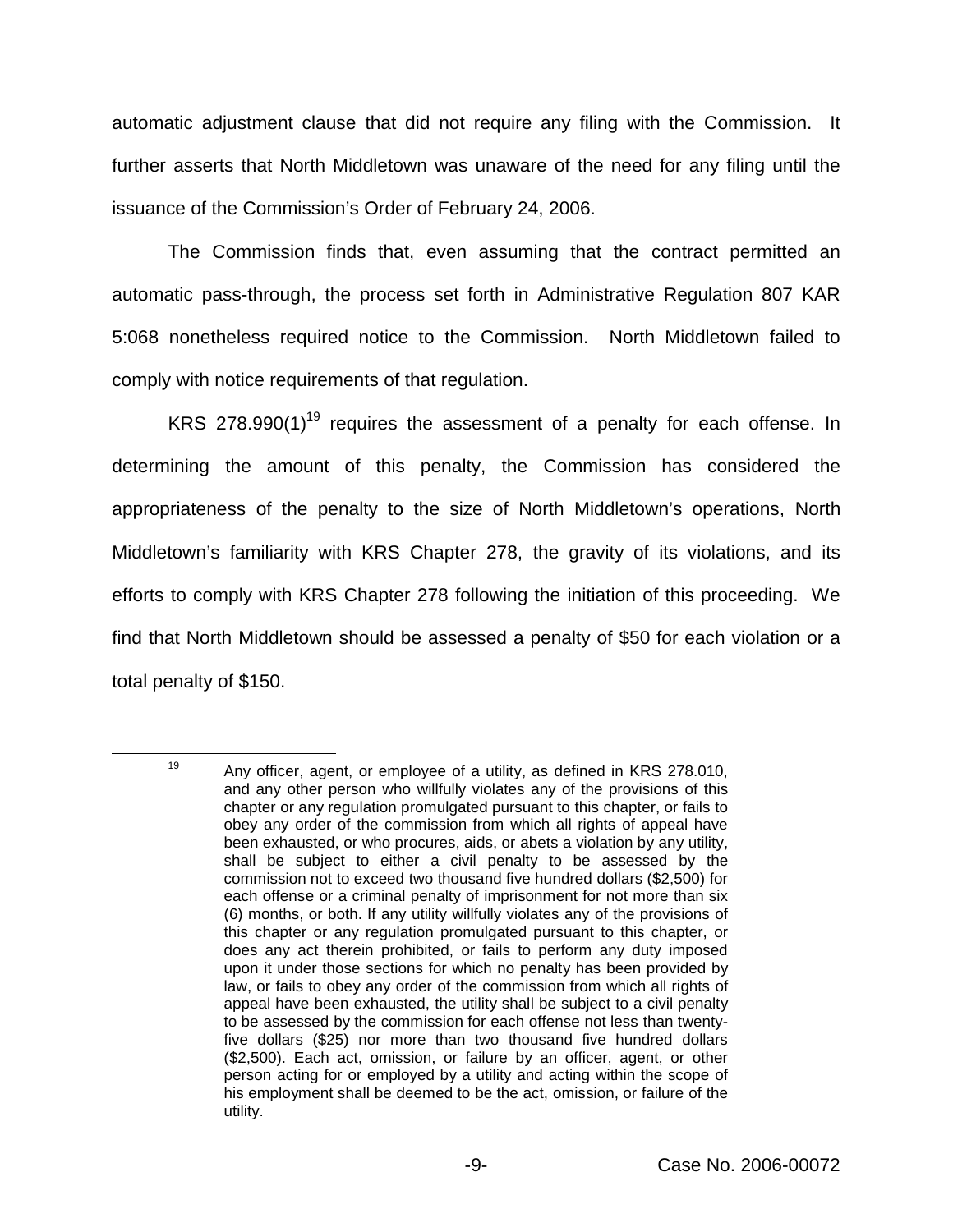The Commission further finds that North Middletown should not be required to refund any monies collected in excess of the original contract rate. Refunding would result in a significant windfall for Judy Water. (Judy Water, moreover, has not disputed the reasonableness of the charges that North Middletown assessed.) Moreover, the holding of Kentucky Public Service Commission v. Cumberland Falls Highway Water District, 834 S.W.2d 726 (Ky. App. 1992), would appear to permit North Middletown to recover any refunded amounts in the form of a separate surcharge. The refund, therefore, would not have any practical effect on either the municipal utility or its wholesale customer.

#### SUMMARY

Having considered the evidence of record and being otherwise sufficiently advised, the Commission finds that:

1. In October 1999, North Middletown and Judy Water executed a water purchase contract for North Middletown to sell water to Judy Water at a rate of \$1.95 per 1,000 gallons.

2. Pursuant to the Simpson County decision, the rates and service provision of this water purchase agreement were subject to Commission jurisdiction. KRS 278.160 further required North Middletown to file this water purchase agreement with the Commission.

3. North Middletown violated KRS 278.160 by failing to file a copy of the water purchase contract with the Commission.

4. In December 2001, North Middletown began providing water service to Judy Water at a rate of \$2.14 per 1,000 gallons.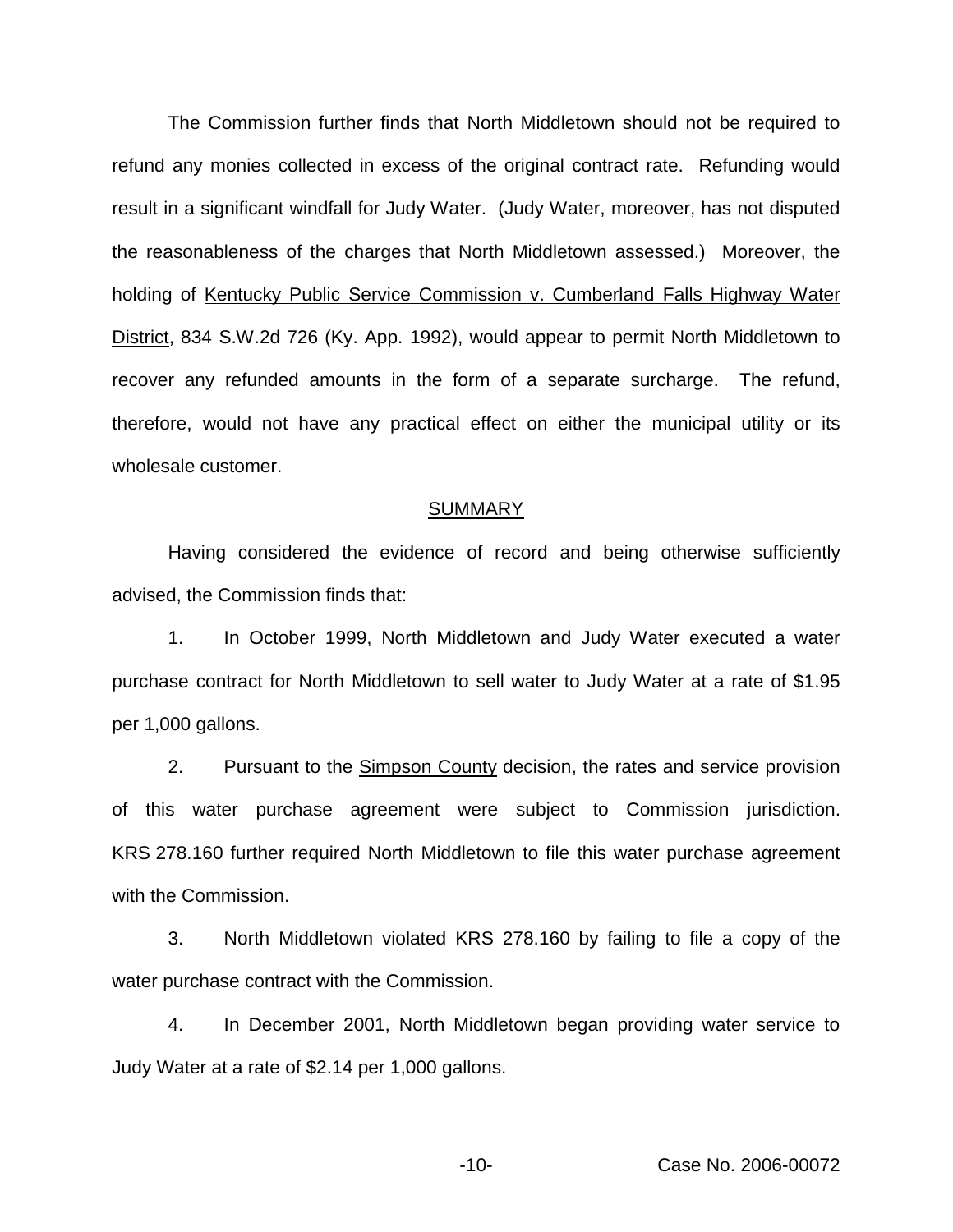5. At the time North Middletown began providing water service to Judy Water, it had not filed a copy of its water purchase agreement with the Commission or tariff sheets that reflected either the rate of \$1.95 per 1,000 gallons of water set forth in the water purchase agreement or the rate of \$2.14 per 1,000 gallons.

6. North Middletown violated KRS 278.160 and KRS 278.180 by failing to give notice to the Commission of its rate adjustment and by failing to file with the Commission a rate schedule reflecting the rate of \$2.14 per 1,000 gallons.

7. In January 2005, North Middletown increased its rate to Judy Water to reflect an increase from its wholesale supplier. When increasing its rate for wholesale water service, it failed to file with the Commission a revised rate schedule that reflected a monthly rate of \$2.33 per 1,000 gallons for the first 2,000,000 and \$2.65 per 1,000 gallons for all purchases in excess of 2,000,000 gallons.

8. North Middletown violated KRS 278.160 and KRS 278.180 by failing to give notice to the Commission of its rate adjustment and by failing to file with the Commission a rate schedule reflecting a monthly rate of \$2.33 per 1,000 gallons for the first 2,000,000 and \$2.65 per 1,000 gallons for all purchases in excess of 2,000,000 gallons.

9. North Middletown should be assessed a penalty of One Hundred Fifty Dollars (\$150) for its willful violations of KRS 278.160 and 278.180.

IT IS THEREFORE ORDERED that:

1. North Middletown is assessed a penalty of One Hundred Fifty Dollars (\$150) for its willful violations of KRS 278.160 and 278.180.

2. Within 30 days of the date of this Order, North Middletown shall pay its assessed penalties to the Commonwealth of Kentucky. Payment shall be in the form

-11- Case No. 2006-00072